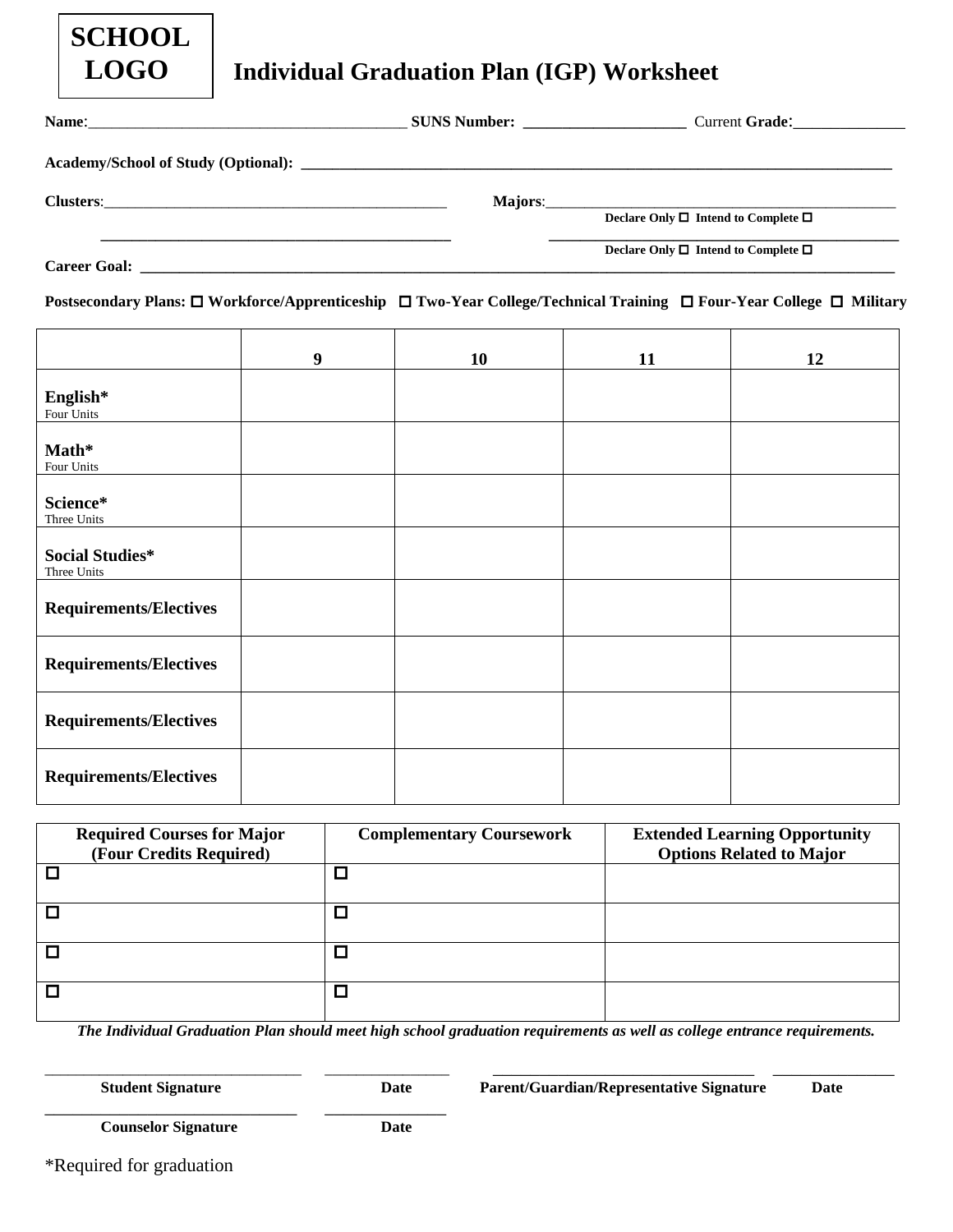(May be completed by student prior to IGP Conference based on career planning with counselor, CDF, and/or advisor)

## **Interests from Career Exploration and Planning:**

| South Carolina Colleges and Universities: http://www.che.sc.gov/InfoCntr/Coll_Univ.htm<br>South Carolina College and Career Planning System: http://www.sc.kuder.com/<br>SCOIS: http://www.scois.org/ |
|-------------------------------------------------------------------------------------------------------------------------------------------------------------------------------------------------------|
|                                                                                                                                                                                                       |
|                                                                                                                                                                                                       |
|                                                                                                                                                                                                       |
|                                                                                                                                                                                                       |
|                                                                                                                                                                                                       |